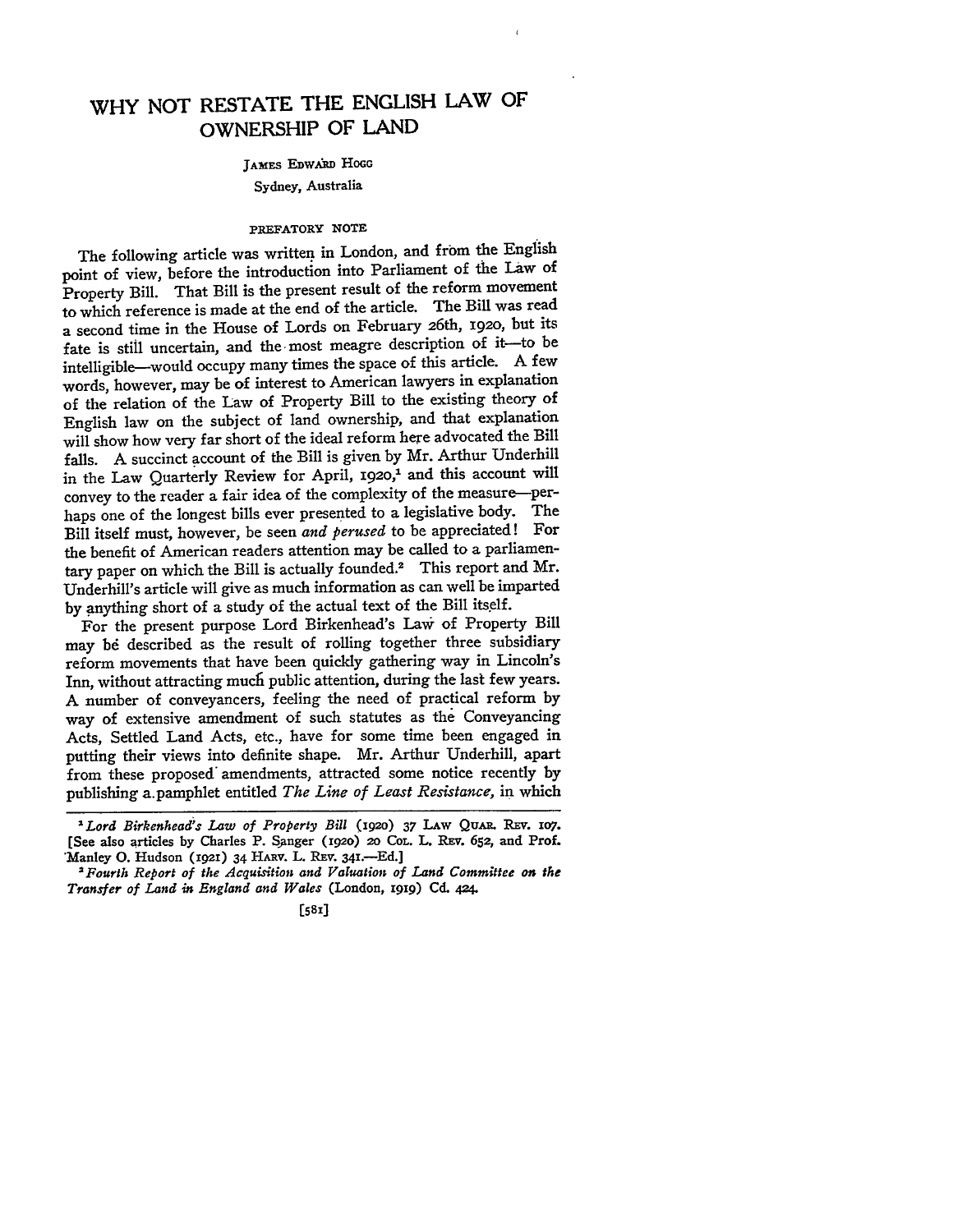he advocated the assimilation of the fee simple to an estate for years for certain purposes, giving to freehold land many of the incidents of leasehold, but pointedly refraining from any advocacy of a change in the theory of ownership **by** dependent tenure. The third of the but not easy to seize in any tangible expression of opinion, that the transfer of land was much more cumbersome and expensive than it need be, and that more could be done than was being done in the direction of registration of title to land under the Land Transfer Acts of 1875 and 1897. The Report of **i919** has rolled these three movements together, and Lord Birkenhead's Bill is the result.

The link between the new Bill and the following article is to be found in the proposals embodied originally in Mr. Underhill's pamphlet (which is printed *in extenso* in the Report of 1919) for assimilating the law of freehold land to that of leasehold. Like the Bill itself, though not order to be appreciated, but one or two sentences will illustrate its tendency sufficiently for the present purpose.

"What, then, is the remedy for this state of things? Some say, Sweep away the whole of the rubbish and commence *de novo*. That is a counsel of perfection, but quite impracticable..... The third plan, which I venture to t

This is the proposed reform in a nutshell. Dependent tenure is not to be abrogated expressly, but freehold land is to have the incidents of leasehold-an extreme instance of the reform **by** "specific enactment" advocated by the Real Property Commissioners in 1832, but hitherto found lamentably insufficient to simplify the law. It is for the purpose of advocating reform in the principle and theory of ownership of land, and not mere hand to mouth amendment of our land law, that the following article was written—before, I must repeat, the appearance of the Law of Proper

Some idea of the general scope and purpose of the new Bill may be gained **by** quoting, from the Memorandum prefixed to it, the two opening paragraphs. These are as follows:

"This Bill will effect a greater simplification in the practice of conveyancing, without, however, destroying the power to settle land, than ' any measure hitherto proposed. The general proposals are discussed in a pamphle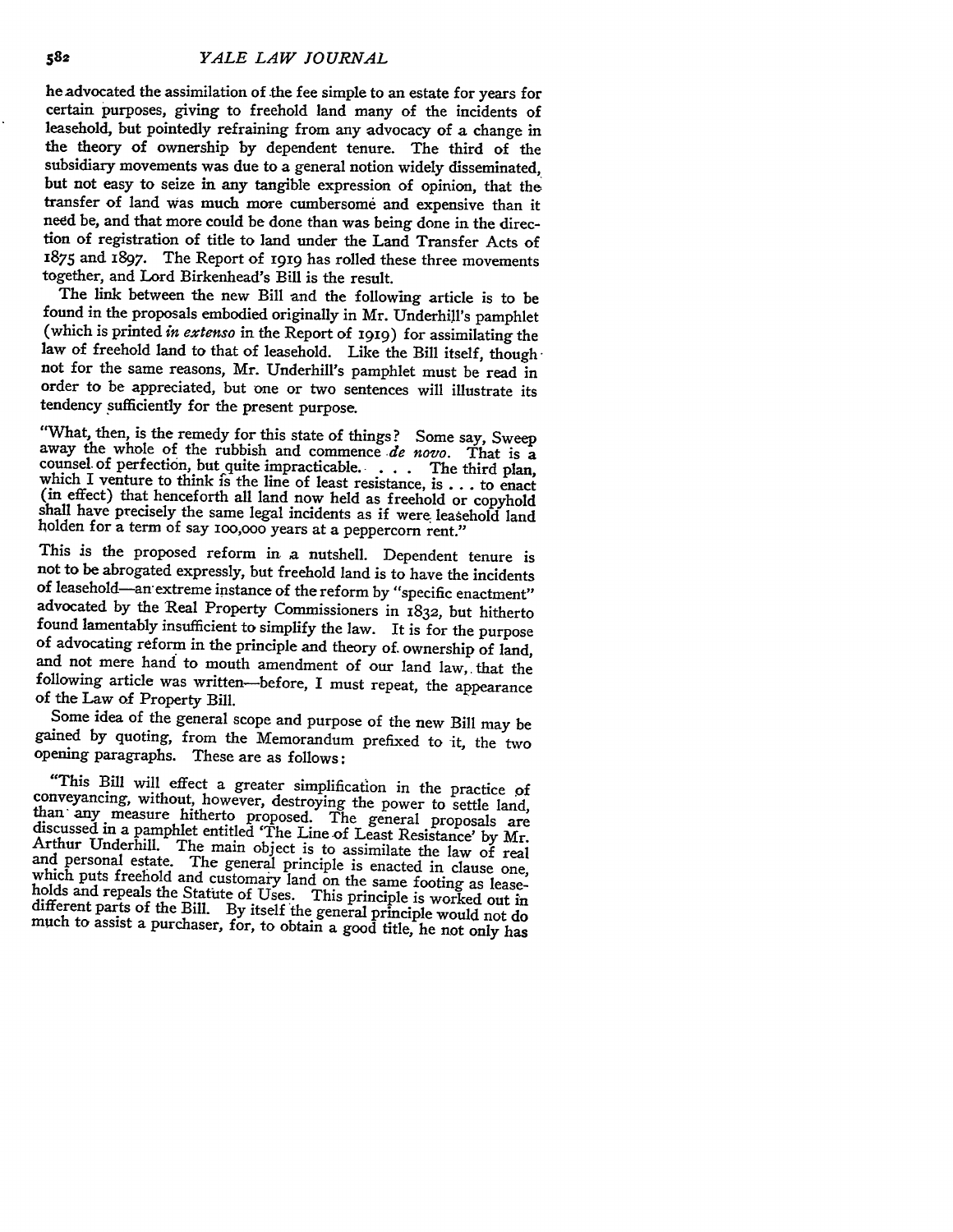to acquire the fee simple or. the term of years which he buys, but has to see that the equities and charges affecting the land are bound.

"Hence the Bill places all interests in land, except legal estates in fee simple or for a term of years absolute, behind a curtain consisting of either a trust for sale or a settlement, and frees a purchaser in good faith from any obligation to look behind the curtain. **By** this method, with the aid of the provisions relating to mortgages and the legal estate, the reforms sought in Lord Haldane's Bill of **1915** are, with insignificapt exceptions, carried out, .without the complications incidental to that scheme, without inventing any new nomenclature, and without setting up a register of cautions and inhibitions."

**WHY NOT RESTATE THE LAW OF OWNERSHIP OF LAND?**

Two diametrically opposite opinions have been expressed concerning the English law of real property. In the preface to Theobald's *Law of Land'* it is said, with reference both to the law of land and English law in general:

"To those who take the trouble to distil it out from the mass of cases in which it is held in solution, it presents as glorious a work of fine intelligence as that of any other country."

In 1906 the late Arthur Cohen said, in presiding at a lecture on Roman-Dutch law:

"In truth, no sane person who could help it would now devote any time to mastering the English law of real property."<sup>4</sup>

These extreme statements may perhaps be reconciled if it is borne in mind that the former refers to the substance of the law, the latter to its form. The condemnation of the English law of land is justified **by** the fact that an outworn theory of ownership continues to be formally recognized, and praise of the same law is justified because in spite of a useless and hampering theory rights of ownership are protected **by** a system of law which is administered with regard to substantial justice. What is wanted is that the theory of the law of ownership should be made to accord with the practical circumstances of possession and use of land. The technical basis of **the** law **of** ownership should be restated in terms of actual fact.

The Real Property Commissioners in **1832** thought a, sufficient case had not been made out for abolishing the principle of tenure and making all lands allodial.<sup>5</sup> They were for doing away with all tenures but free and common socage; this tenure, however, they considered, had "all the advantages of allodial ownership" on the ground that "the *dominium utile* vested in the tenant comprises the sole and undi- "vided interest in the soil," escheat being "the only material incident of "the tenure beneficial to the lord." The "few inconveniences arising

**<sup>(</sup>igo) vi.**

<sup>&</sup>lt;sup>4</sup> (1907) <sup>7</sup> JOUR: COMP. LEG. 356.

**<sup>&#</sup>x27;See** *Third Report,* **at pp. 3-7.**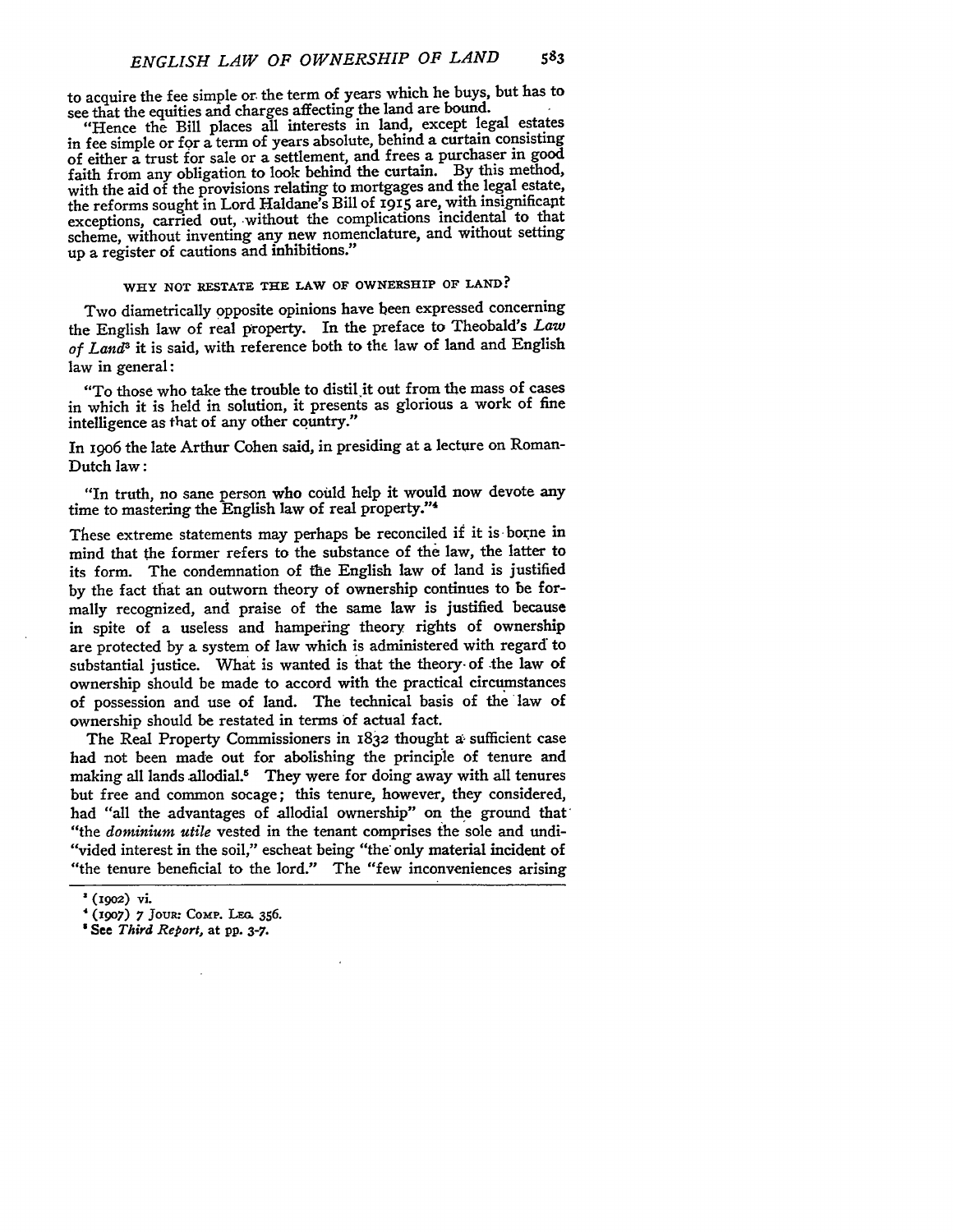"from the principle of tenure" which still remained could, the Com-<br>mission thought, "be remedied by specific enactment." But times have<br>changed since this Report was made. This very remedy "by specific "enactment" has proved the bane of land law reform, and has in fact<br>prevented the realization of a reform going to the root of the evil---the abrogation of a useless theory out of harmony with actual fact. Moreover, a positive restatement is required, as well as abrogation of the principle of dependent tenure.<br>With respect to the occasional need for a new legal conception of

existing rights and duties I should like to refer to an article of my own written some years ago, Legal Conceptions From a Practical Point of *View.*<sup>6</sup> The new doctrine of Relativity in physical science shows how scientific conceptions have to be changed to accord with ascertained facts, and in the same way in the sphere of jurisprudence it is time to bring the theory of land ownership more into line with acknowledged practical truths. The theory or principle of dependent tenure has had definite consequences in shaping our law of land, and we ought now to state the law in terms of those results, and not insist on trying to make the original theory fit into a frame of fact which has plainly grown too large for. it. The English fee simple has by this time come to be an ownership as real and as well entitled to be so called as the owner- ship of chattels. Reference may perhaps be permitted to another article of my own, *The Effect of Tenure on Real Property Law,7* in which it is pointed out that the fee simple estate does confer proprietor- ship of the soil as fully as under other systems of law proprietorship is conferred **by** a formal *dominium.*

of ownership of land, viz., time-ownership and space-ownership. Under the civil law these would be represented by a *dominium* and servitudes. In English law the tenant for life, the leaseholders or tenant for years, and the tenant in fee simple all own their land and have not merely a burden or servitude on another's land. When a distinction between "owner" and "full owner" may be employed. With regard to space-<br>ownership, the English "horizontal hereditaments" is unknown to the<br>civil law. Though not so obviously the result of the principle of tenure, English land can be divided horizontally as well as vertically and each separate stratum may be the subject of separate ownership for life, for years, in fee simple, etc. These two species of ownership have regard **by** time and space respectively.

With regard to what may be called the quality of the ownership, or the kind of rights of which it is constituted, there are five of such

**<sup>6</sup>***(igo6) 22* **LAW QUAR.** RFV. **172.**

**<sup>(1909)</sup> 25 LAW QUAR.** REv. 178.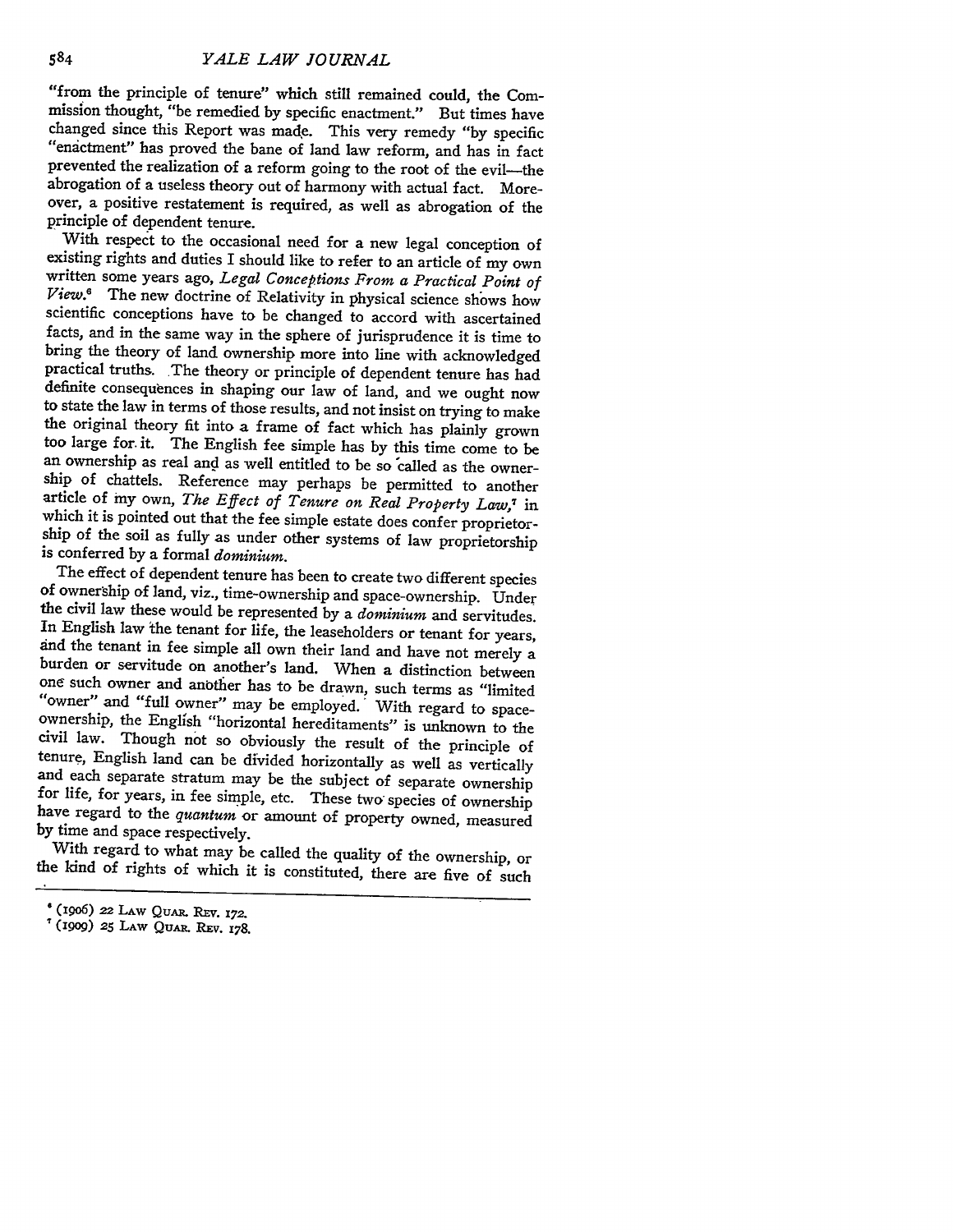qualities or kinds of rights of ownership. These all constitute legal ownership, in the sense that they are recognized by law, but the use of the word "legal" is beset with difficulties, being in one sense sharply distinguished from "equitable."<sup>8</sup> The five kinds of ownership now referred to are: (i) common-law or "legal" ownership, in the narrow sense; (2) equitable ownership; **(3)** ownership by virtue of a power or powers; (4) ownership conferred by the provisions of some statute, independently of any of those preceding kinds of ownership; **(5)** registered ownership under a system of registration of title.

Now to whatever extent the doctrine of seisin, the last outpost of the principle of tenure, still survives with regard to the first head in the above classification-common-law ownership-neither tenure nor its resultant seisin are anything but the purest fictions as applied to the other four heads or kinds of ownership. Such expressions as "equitable "seisin" are simply metaphors, and are not to be taken as implying that the doctrine of seisin, etc., has been introduced into equitable ownership. Even with respect to common-law ownership, seisin and dependent tenure are excluded from one division-leasehold land. The relation of landlord and tenant, lessor and lessee, reversioner and termorwhichever expression may be used—has nothing to do with the doctrine of common-law or dependent tenure, but is ultimately based on the principle of contract-not tenure.

The common-law ownership of freehold land (to which may. be added copyhold and customary land) being the only kind of ownership which now has anything to do with dependent tenure and seisin, is there any common principle that can serve as a basis for ownership of other kinds-leasehold, equitable, under powers, statutory, registered? While each of these differs from all the others of the five in some respects, it seems possible to enunciate a theory of ownership which shall apply to all, and it is this:

Land ownership of these five kinds is constituted by possession coupled with the right to possession, the right being evidenced by documents consisting either of (i) a grant or disposition from a former owner, or **(2)** the provisions of a statute, or **(3)** an official register.

It is of course in the case of leasehold and equitable ownership and ownership under a power or powers that the documentary evidence consists of a grant or disposition from a former owner.

Besides this distinction between leasehold, etc., on the one hand and statutory and registered ownership on the other, with regard to evidence of the right to possession, there is another distinction of great importance between leasehold and equitable ownership on the one hand and the other three kinds-under powers, statutory, registered--on the

*<sup>&</sup>quot;In Warren v. Murray* **[i894]** 2 Q. B. 648, 651, Lord Esher referred to "the actual legal rights of the parties, meaning thereby their equitable as well as their common law rights."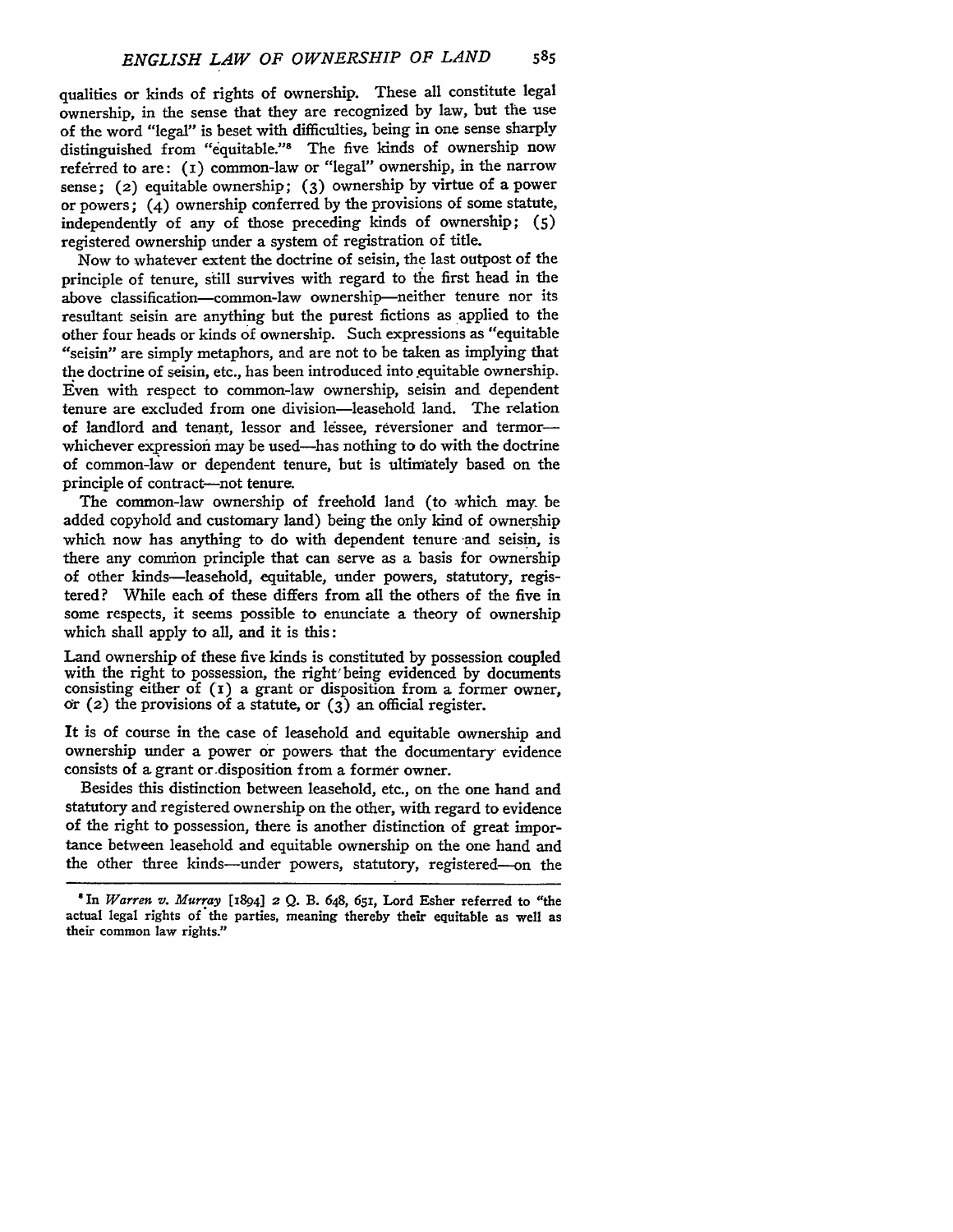other. In the case of leasehold and equitable ownership the owner's rights are considered to exist **by** virtue of his having an "estate" in the land analogous to the estate of common-law ownership, which has given rise to what seems bettef expressed by-the notion of time-ownership. In the case of ownership under a power or powers the owner has no "estate," but has had conferred on him by the disposition of a former owner merely a "power" to deal with the land in any way he pleases. In the case of statutory and registered ownership, although the notion of an explicitly excluded as in the case of a power of ownership, yet it is<br>emphatically the land itself as a subject of property, and not a mere<br>"estate" in it, that is the primary object of any vesting dispositions<br>expressly o respect to registered ownership this may require some modification, but on the whole registered approximates more closely to statutory owner-<br>ship than to ownership by virtue of estates; it is perhaps half way

between ownership by estate and ownership of power.<br>It is perhaps not very generally recognized that, even in English<br>law, what is substantially ownership of land can exist without the owner having an actual "estate" in the land in the technical sense. In the case of a general power-a power of ownership-the distinction between having such a power and having an estate in fee simple is merely technical. "You can create the same estates and limitations "under a general power of appointment as you can where you have the "fee,"<sup>10</sup> and it was said long ago by Maine that "the later Roman<br>"jurisprudence, like our oum, looked upon uncontrolled power over "property as equivalent to ownership."<sup>11</sup> The notion of ownership of the land without an-estate in it comes out still more strongly in the case of statutory ownership-where ownership is actually conferred by the provisions of some statute. One illustration is the vesting of streets, etc., in public authorities,<sup>12</sup> who thus become statutory owners. Another is the case of "absolute title" acquired by a "possessory owner" under limitation statutes.<sup>13</sup> Such an owner is constantly referred to in reported cases as a "statutory owner," and it has been definitely laid down by the Court of Appeal that a person who thus "holds by a title

<sup>&</sup>lt;sup>o</sup> The registered owner under the Land Transfer Acts, 1875 and 1897 has been<br>held to have "a statutory power to transfer the property by a registered disposi-<br>tion" which "takes effect by virtue of an overriding power, an any estate" in him: *Capital & Counties Bank v. Rhodes* [1903] I Ch. 631, 635.<br>But this may not be completely true of all systems of registration of title.<br><sup>10</sup> Rous v. Jackson (1885) L. R. 29 Ch. Div. 521, 526, where But

<sup>&</sup>lt;sup>12</sup> For instance, sec. 149 of the Public Health Act, 1875.

**<sup>&#</sup>x27;** The quoted expressions occur in the Privy Council's judgment delivered **by** Lord MacNaghten in *Perry vi. Clissold [i9o7]* **A. C. 73,** *79.*